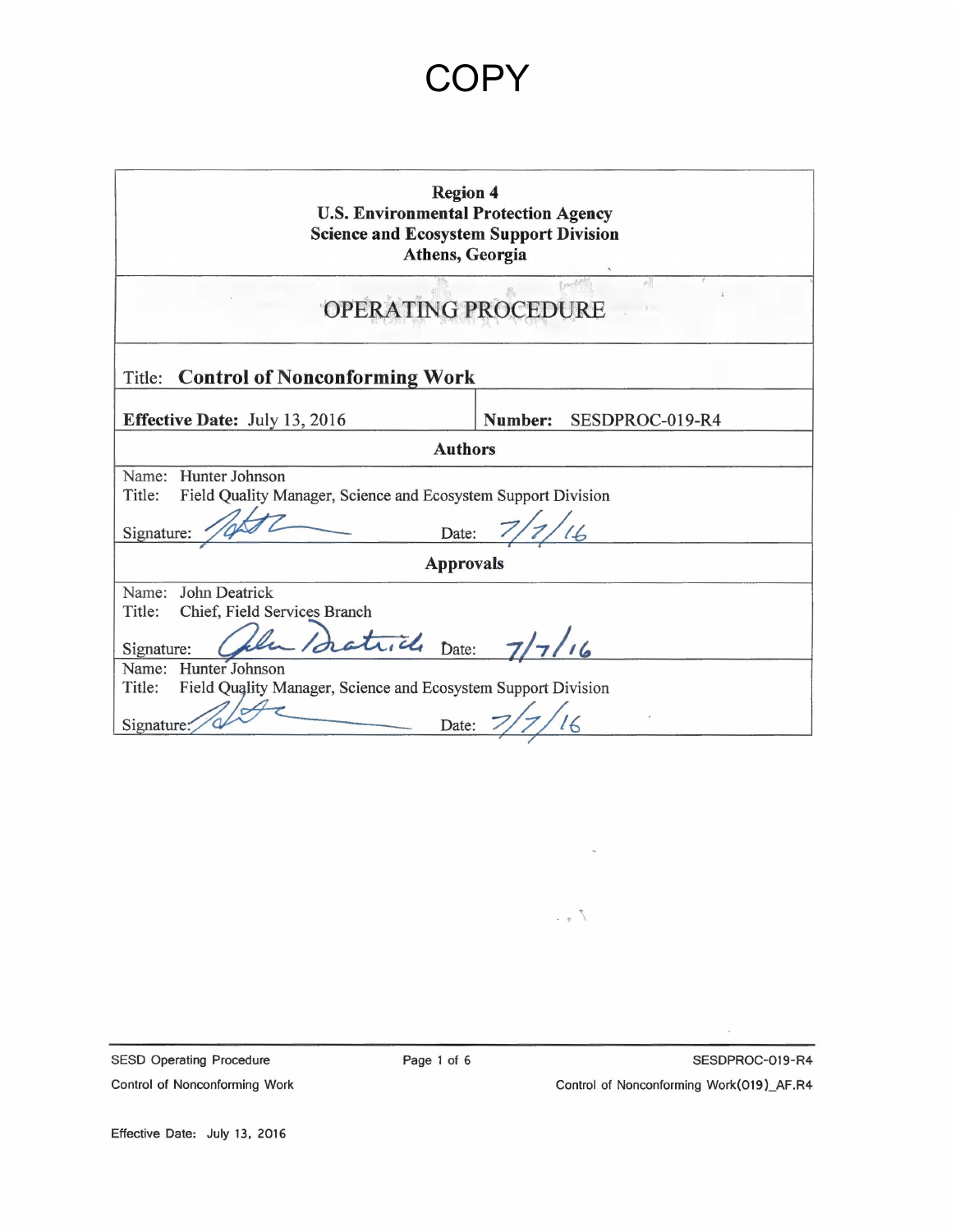# **Revision History**

The top row of this table shows the most recent changes to this controlled document. For previous revision history information, archived versions of this document are maintained by the SESD Document Control Coordinator on the SESD local area network (LAN).

| <b>History</b>                                                                                                                                                                                                      | <b>Effective Date</b> |
|---------------------------------------------------------------------------------------------------------------------------------------------------------------------------------------------------------------------|-----------------------|
| SESDPROC-019-R3, Control of Nonconforming Work, replaces,<br>SESDPROC-019-R2                                                                                                                                        | July 13, 2016         |
| General: Corrected any typographical, grammatical, and/or editorial errors.<br>Throughout the document mention of quality system or SESD quality system was<br>replaced with Field Branches Quality System or FBQS. |                       |
| <b>Cover Page:</b> Changed the Author from Bobby Lewis to Hunter Johnson.<br>Updated cover page to represent SESD reorganization. John Deatrick was not<br>listed as the Chief of the Field Services Branch         |                       |
| SESDPROC-019-R3, Control of Nonconforming Work, replaces,<br>SESDPROC-019-R2                                                                                                                                        | July 25, 2012         |
| SESDPROC-019-R2, Control of Nonconforming Work, replaces,<br>SESDPROC-019-R1                                                                                                                                        | July 8, 2010          |
| SESDPROC-019-R1, Control of Nonconforming Work, replaces<br>SESDPROC-019-R0.                                                                                                                                        | February 11, 2008     |
| SESDPROC-019-R0, Control of Nonconforming Work, Original<br>Issue                                                                                                                                                   | October 10, 2007      |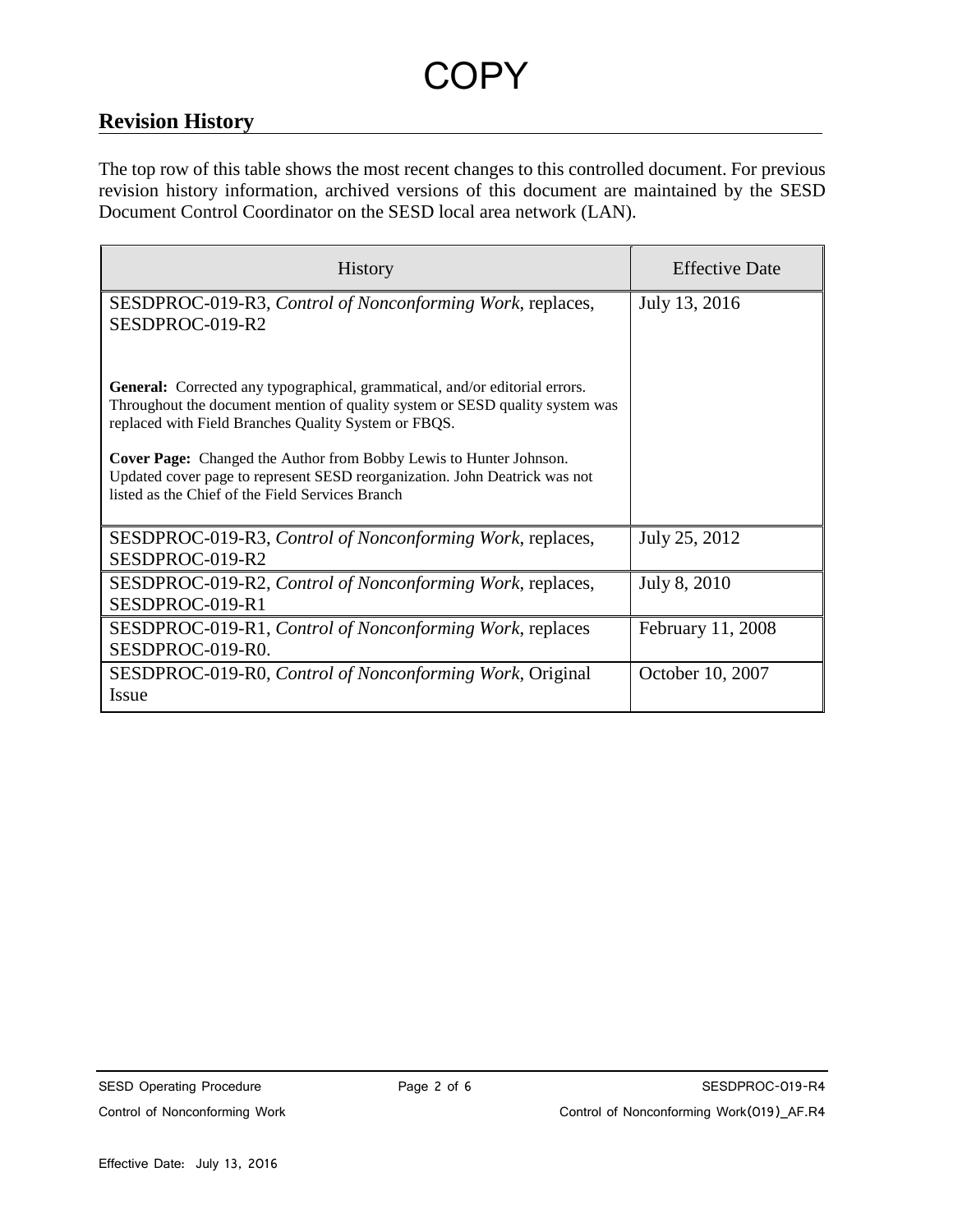### **TABLE OF CONTENTS**

|  | 1.1 |  |  |
|--|-----|--|--|
|  | 1.2 |  |  |
|  | 1.3 |  |  |
|  | 1.4 |  |  |
|  |     |  |  |
|  | 2.1 |  |  |
|  | 2.2 |  |  |
|  | 2.3 |  |  |
|  | 2.4 |  |  |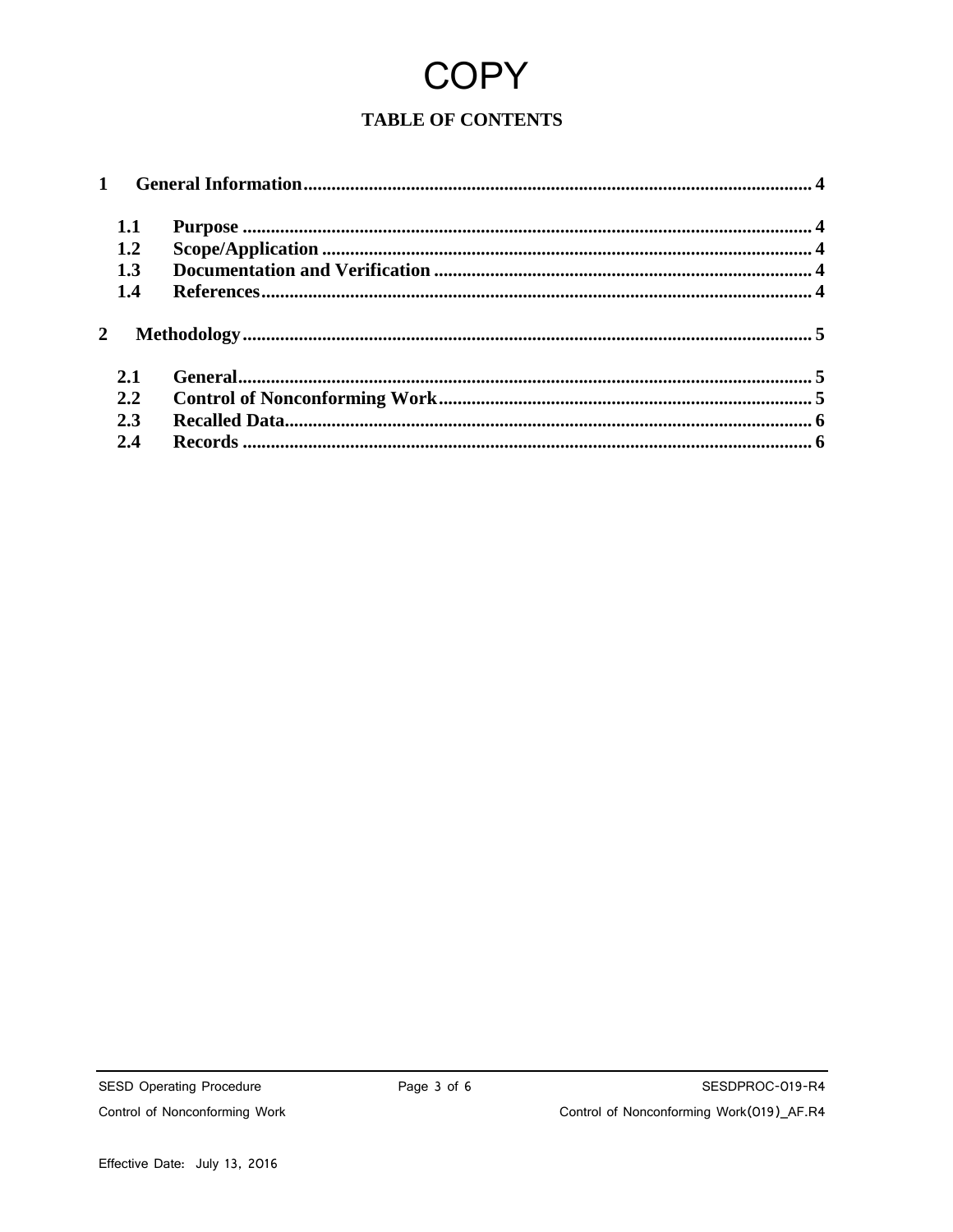## <span id="page-3-0"></span>1 **General Information**

#### <span id="page-3-1"></span>**1.1 Purpose**

This document defines the procedure used to identify, evaluate, and address any aspect of work conducted by the SESD field branch or results of work conducted by the SESD field branch which does not conform to the policies and procedures in the field branches quality system or the agreed upon requirements of the customer.

#### <span id="page-3-2"></span>**1.2 Scope/Application**

This procedure applies to all work conducted by personnel within the SESD field branch.

#### <span id="page-3-3"></span>**1.3 Documentation and Verification**

This procedure was prepared by persons deemed technically competent by SESD management, based on their knowledge, skills and abilities. The official copy of this procedure resides on the SESD local area network (LAN). The Document Control Coordinator (DCC) is responsible for ensuring the most recent version of the procedure is placed on the LAN and for maintaining records of review conducted prior to its issuance.

#### <span id="page-3-4"></span>**1.4 References**

Control of Nonconforming Work Form (SESDFORM-027, most recent version)

Corrective Action Form (SESDFORM-006, most recent version)

SESD Operating Procedure for Corrective Action (SESDPROC-009, most recent version)

SESD Operating Procedure for Preventive Action and Quality Improvement (SESDPROC-017, most recent version)

SESD Operating Procedure for Report Preparation and Distribution (SESDPROC-003, most recent version)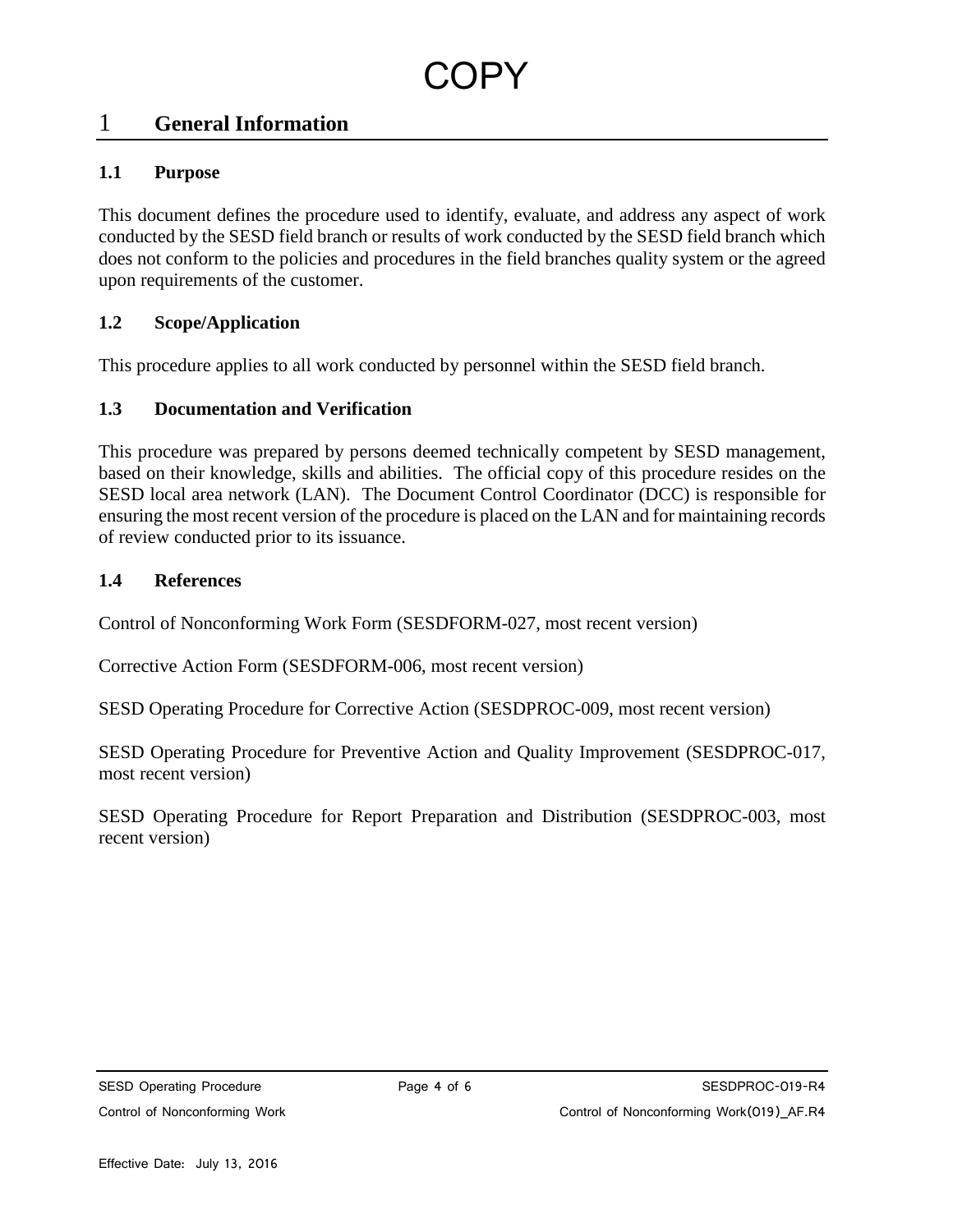### <span id="page-4-0"></span>**2 Methodology**

#### <span id="page-4-1"></span>**2.1 General**

Identification of nonconforming work or problems with the management system or sampling, measurement or analytical activities can occur at various points within the management system and technical operations. Nonconforming work may be identified several ways including customer complaints, quality control, instrument calibration, checking of consumable supplies, staff observations, report reviews, management reviews and internal and external audits.

#### <span id="page-4-2"></span>**2.2 Control of Nonconforming Work**

A nonconformance occurs anytime there is a departure from the policies and procedures in the SESD quality system or technical operations or when there is an absence of a specified requirement. Nonconformances will require a formal corrective action if 1) there is potential for the nonconformance to recur somewhere else in the quality system or, 2) if there is an adverse impact on the quality of the work generated. The corrective action will explore the root cause of the nonconformance and provide a plan for eliminating the root cause.

Personnel within the field branches will address nonconformances according to the following procedure.

1. When nonconforming work occurs within the field branches, project leaders, laboratory analysts, management and the Field Quality Manager (FQM) have the authority and responsibility to stop work if appropriate.

**NOTE 1: Field investigators that identify nonconforming work during field operations will notify the Project Leader as soon as possible. Project Leaders will determine if it is necessary to stop work during field operations.**

**NOTE 2: All field investigators are authorized to stop work due to safety concerns.**

- 2. Whenever a nonconformance occurs, field and laboratory personnel will take immediate action to correct the issue if appropriate.
- 3. The individual who identified the nonconformance will complete the Control of Nonconforming Work Form (SESDFORM-027) and notify the FQM as soon as possible.
- 4. The FQM in consultation with management will evaluate the significance of the nonconformance.